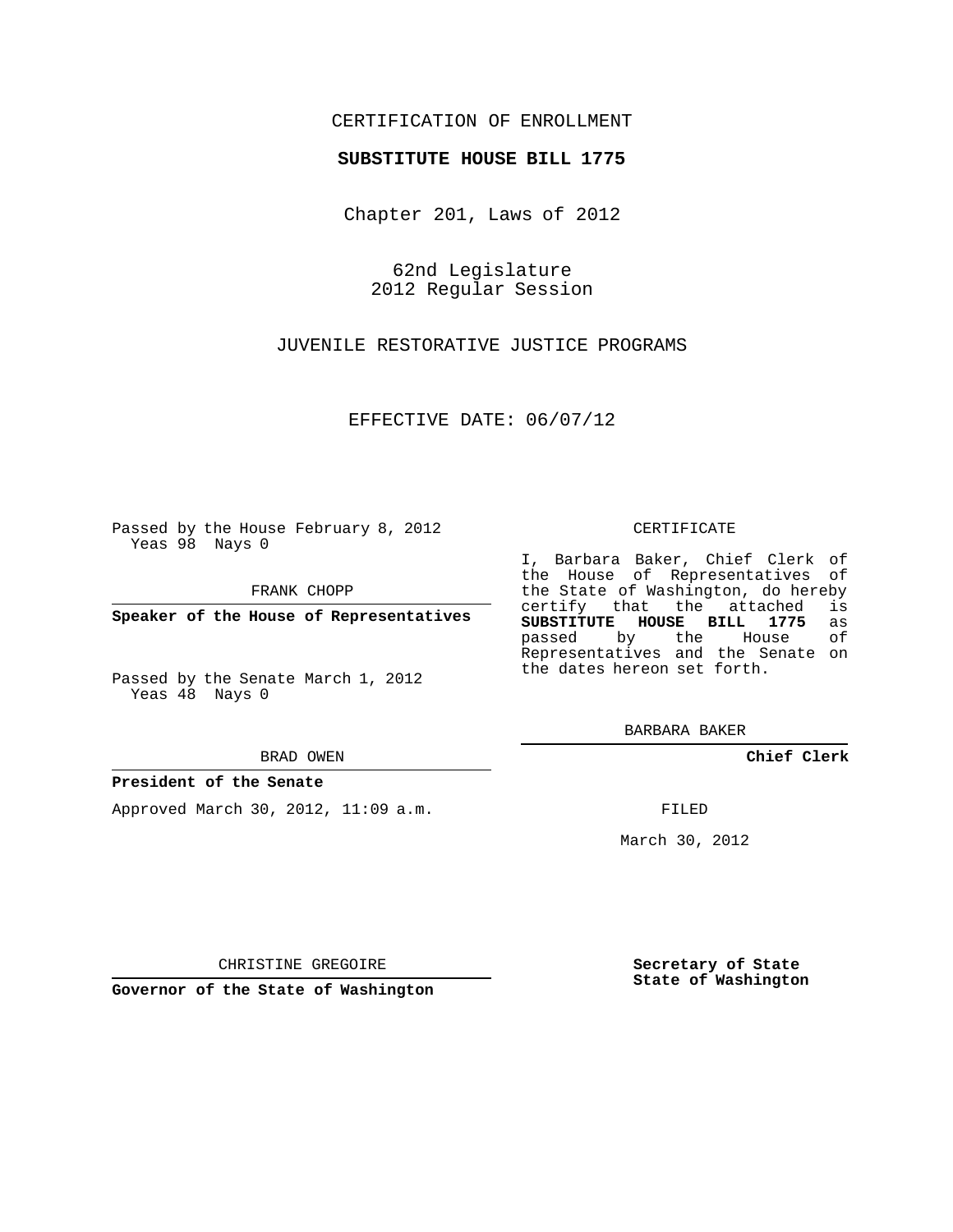# **SUBSTITUTE HOUSE BILL 1775** \_\_\_\_\_\_\_\_\_\_\_\_\_\_\_\_\_\_\_\_\_\_\_\_\_\_\_\_\_\_\_\_\_\_\_\_\_\_\_\_\_\_\_\_\_

\_\_\_\_\_\_\_\_\_\_\_\_\_\_\_\_\_\_\_\_\_\_\_\_\_\_\_\_\_\_\_\_\_\_\_\_\_\_\_\_\_\_\_\_\_

Passed Legislature - 2012 Regular Session

## **State of Washington 62nd Legislature 2012 Regular Session**

**By** House Early Learning & Human Services (originally sponsored by Representatives Goodman and Kagi)

READ FIRST TIME 01/27/12.

 AN ACT Relating to juvenile restorative justice programs; and amending RCW 13.40.020 and 13.40.080.

BE IT ENACTED BY THE LEGISLATURE OF THE STATE OF WASHINGTON:

 **Sec. 1.** RCW 13.40.020 and 2010 c 181 s 10 are each amended to read as follows:

For the purposes of this chapter:

 (1) "Community-based rehabilitation" means one or more of the following: Employment; attendance of information classes; literacy classes; counseling, outpatient substance abuse treatment programs, outpatient mental health programs, anger management classes, education or outpatient treatment programs to prevent animal cruelty, or other services; or attendance at school or other educational programs appropriate for the juvenile as determined by the school district. Placement in community-based rehabilitation programs is subject to available funds;

 (2) "Community-based sanctions" may include one or more of the following:

18 (a) A fine, not to exceed five hundred dollars;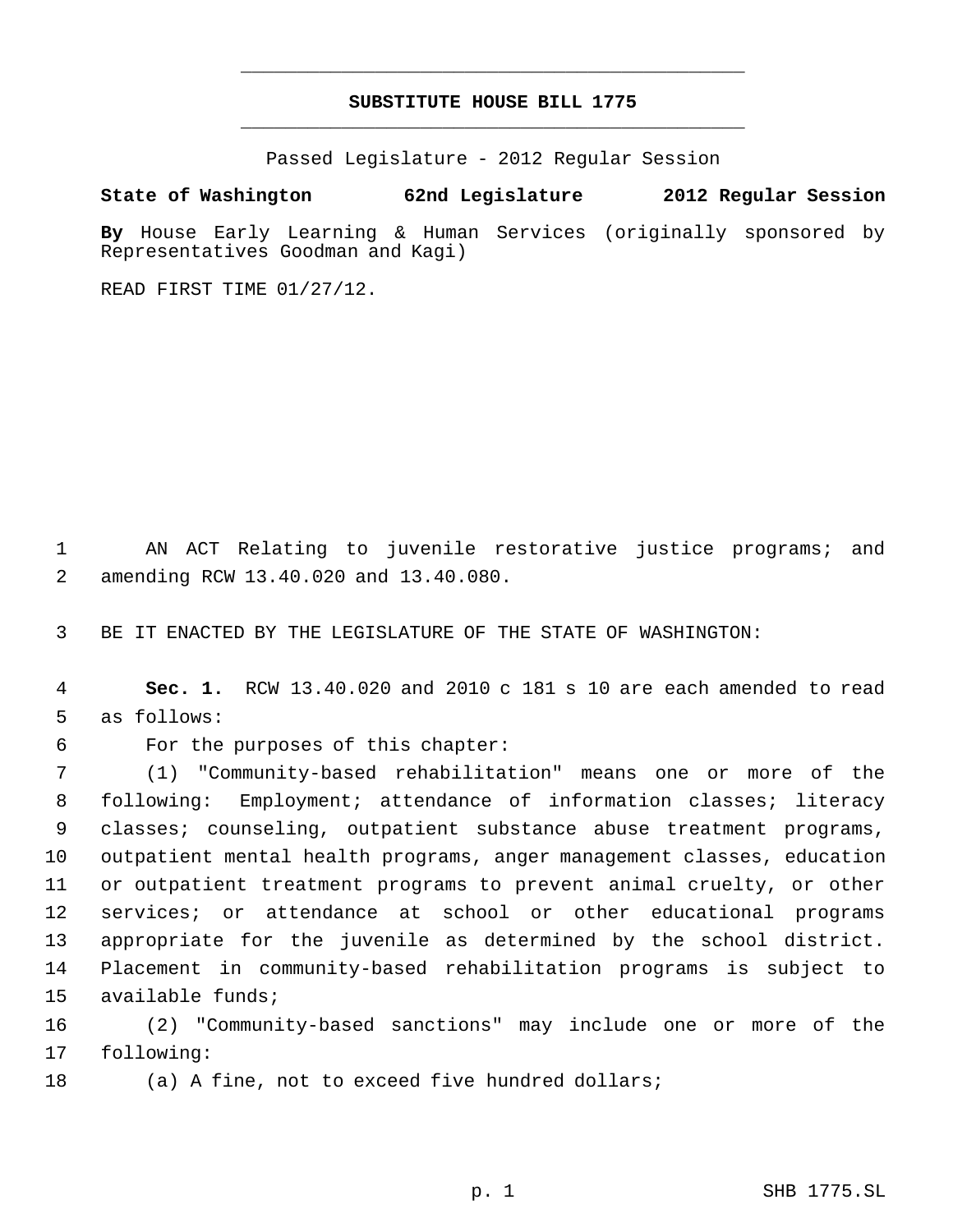(b) Community restitution not to exceed one hundred fifty hours of community restitution;

 (3) "Community restitution" means compulsory service, without compensation, performed for the benefit of the community by the offender as punishment for committing an offense. Community restitution may be performed through public or private organizations or through work crews;

 (4) "Community supervision" means an order of disposition by the court of an adjudicated youth not committed to the department or an order granting a deferred disposition. A community supervision order for a single offense may be for a period of up to two years for a sex offense as defined by RCW 9.94A.030 and up to one year for other offenses. As a mandatory condition of any term of community supervision, the court shall order the juvenile to refrain from committing new offenses. As a mandatory condition of community supervision, the court shall order the juvenile to comply with the mandatory school attendance provisions of chapter 28A.225 RCW and to inform the school of the existence of this requirement. Community supervision is an individualized program comprised of one or more of the following:

- 21 (a) Community-based sanctions;
- (b) Community-based rehabilitation;
- (c) Monitoring and reporting requirements;
- (d) Posting of a probation bond;

 (5) "Confinement" means physical custody by the department of social and health services in a facility operated by or pursuant to a contract with the state, or physical custody in a detention facility operated by or pursuant to a contract with any county. The county may operate or contract with vendors to operate county detention facilities. The department may operate or contract to operate detention facilities for juveniles committed to the department. Pretrial confinement or confinement of less than thirty-one days imposed as part of a disposition or modification order may be served 34 consecutively or intermittently, in the discretion of the court;

 (6) "Court," when used without further qualification, means the juvenile court judge(s) or commissioner(s);

 (7) "Criminal history" includes all criminal complaints against the respondent for which, prior to the commission of a current offense: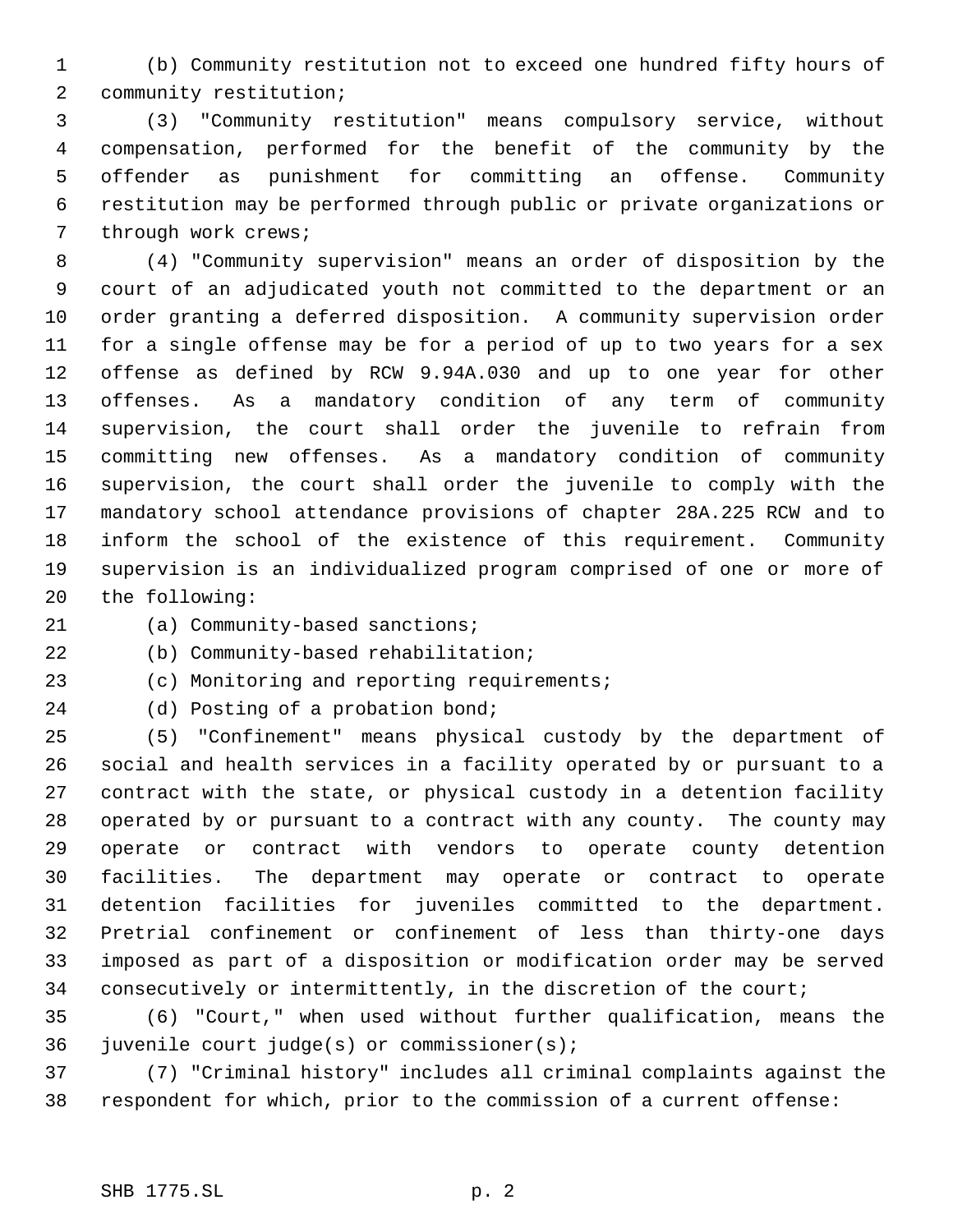(a) The allegations were found correct by a court. If a respondent is convicted of two or more charges arising out of the same course of conduct, only the highest charge from among these shall count as an offense for the purposes of this chapter; or

 (b) The criminal complaint was diverted by a prosecutor pursuant to the provisions of this chapter on agreement of the respondent and after an advisement to the respondent that the criminal complaint would be considered as part of the respondent's criminal history. A successfully completed deferred adjudication that was entered before July 1, 1998, or a deferred disposition shall not be considered part of the respondent's criminal history;

 (8) "Department" means the department of social and health services;

 (9) "Detention facility" means a county facility, paid for by the county, for the physical confinement of a juvenile alleged to have committed an offense or an adjudicated offender subject to a disposition or modification order. "Detention facility" includes county group homes, inpatient substance abuse programs, juvenile basic training camps, and electronic monitoring;

 (10) "Diversion unit" means any probation counselor who enters into a diversion agreement with an alleged youthful offender, or any other person, community accountability board, youth court under the supervision of the juvenile court, or other entity except a law enforcement official or entity, with whom the juvenile court administrator has contracted to arrange and supervise such agreements pursuant to RCW 13.40.080, or any person, community accountability board, or other entity specially funded by the legislature to arrange and supervise diversion agreements in accordance with the requirements of this chapter. For purposes of this subsection, "community accountability board" means a board comprised of members of the local community in which the juvenile offender resides. The superior court shall appoint the members. The boards shall consist of at least three and not more than seven members. If possible, the board should include a variety of representatives from the community, such as a law enforcement officer, teacher or school administrator, high school student, parent, and business owner, and should represent the cultural diversity of the local community;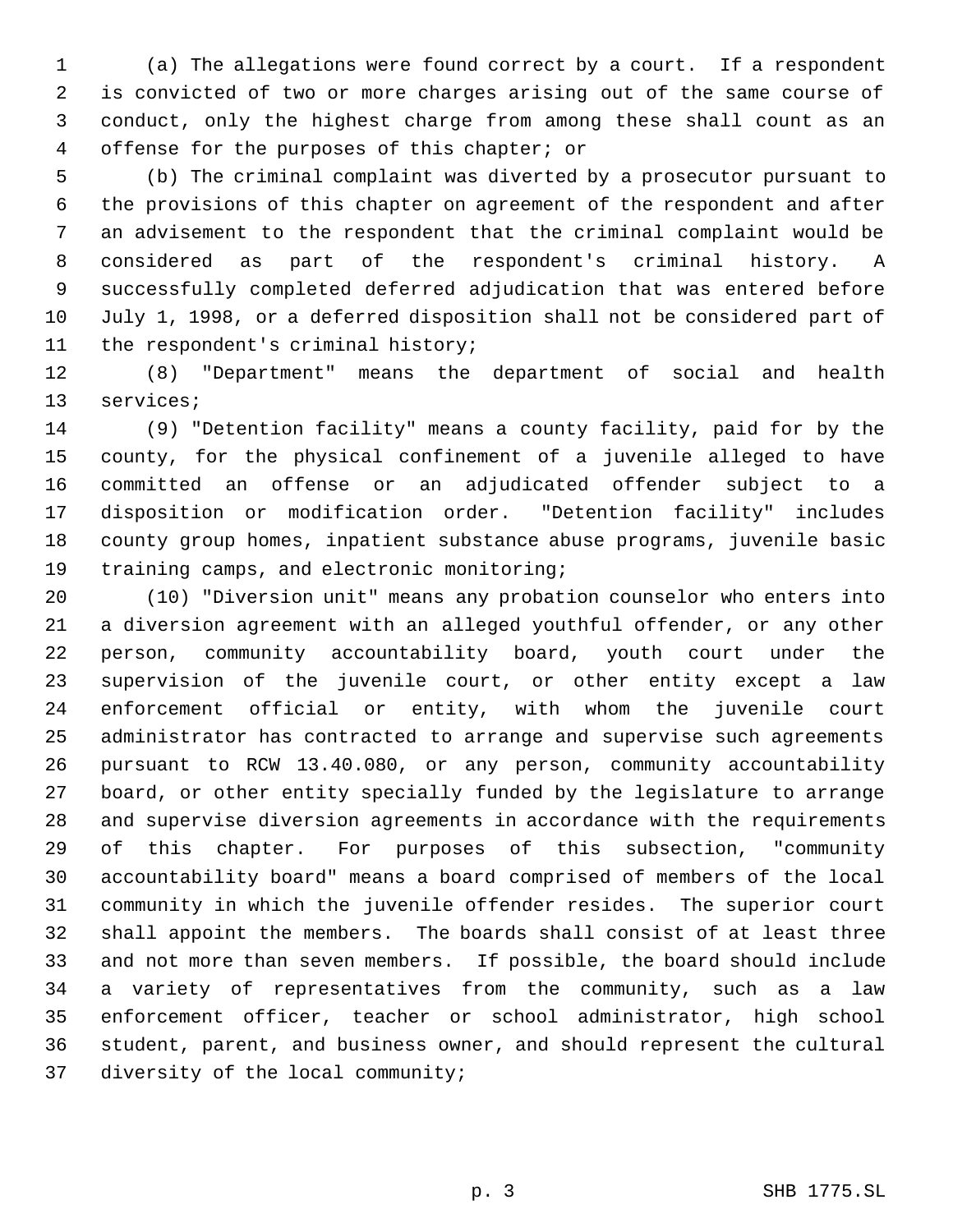(11) "Foster care" means temporary physical care in a foster family home or group care facility as defined in RCW 74.15.020 and licensed by the department, or other legally authorized care;

 (12) "Institution" means a juvenile facility established pursuant to chapters 72.05 and 72.16 through 72.20 RCW;

 (13) "Intensive supervision program" means a parole program that requires intensive supervision and monitoring, offers an array of individualized treatment and transitional services, and emphasizes community involvement and support in order to reduce the likelihood a 10 juvenile offender will commit further offenses;

 (14) "Juvenile," "youth," and "child" mean any individual who is under the chronological age of eighteen years and who has not been previously transferred to adult court pursuant to RCW 13.40.110, unless the individual was convicted of a lesser charge or acquitted of the charge for which he or she was previously transferred pursuant to RCW 13.40.110 or who is not otherwise under adult court jurisdiction;

 (15) "Juvenile offender" means any juvenile who has been found by the juvenile court to have committed an offense, including a person eighteen years of age or older over whom jurisdiction has been extended under RCW 13.40.300;

 (16) "Labor" means the period of time before a birth during which contractions are of sufficient frequency, intensity, and duration to bring about effacement and progressive dilation of the cervix;

 (17) "Local sanctions" means one or more of the following: (a) 0- 30 days of confinement; (b) 0-12 months of community supervision; (c) 0-150 hours of community restitution; or (d) \$0-\$500 fine;

 (18) "Manifest injustice" means a disposition that would either impose an excessive penalty on the juvenile or would impose a serious, 29 and clear danger to society in light of the purposes of this chapter;

 (19) "Monitoring and reporting requirements" means one or more of the following: Curfews; requirements to remain at home, school, work, 32 or court-ordered treatment programs during specified hours; restrictions from leaving or entering specified geographical areas; requirements to report to the probation officer as directed and to remain under the probation officer's supervision; and other conditions or limitations as the court may require which may not include confinement;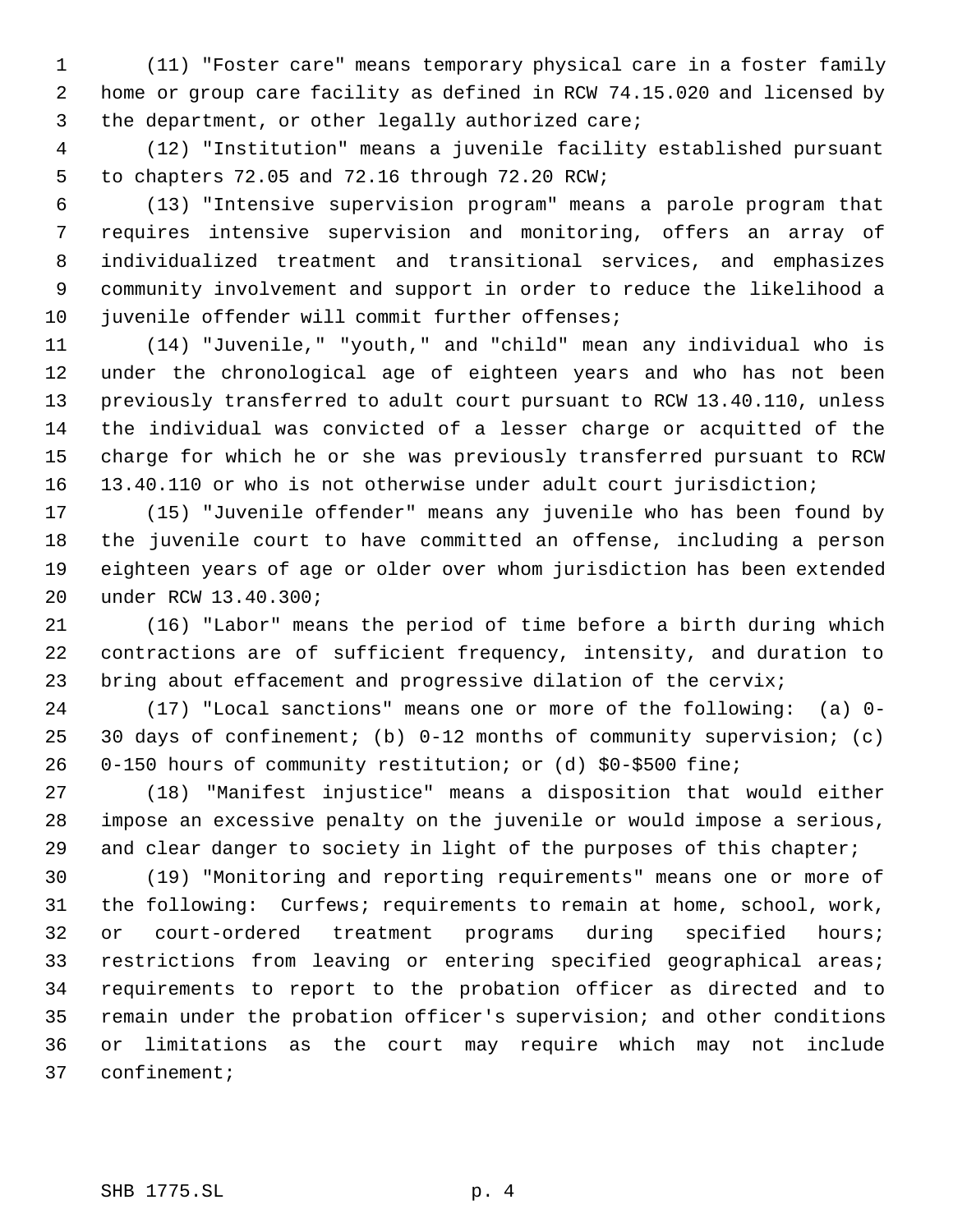(20) "Offense" means an act designated a violation or a crime if committed by an adult under the law of this state, under any ordinance of any city or county of this state, under any federal law, or under 4 the law of another state if the act occurred in that state;

 (21) "Physical restraint" means the use of any bodily force or physical intervention to control a juvenile offender or limit a juvenile offender's freedom of movement in a way that does not involve a mechanical restraint. Physical restraint does not include momentary periods of minimal physical restriction by direct person-to-person contact, without the aid of mechanical restraint, accomplished with limited force and designed to:

 (a) Prevent a juvenile offender from completing an act that would 13 result in potential bodily harm to self or others or damage property;

 (b) Remove a disruptive juvenile offender who is unwilling to leave the area voluntarily; or

(c) Guide a juvenile offender from one location to another;

 (22) "Postpartum recovery" means (a) the entire period a woman or youth is in the hospital, birthing center, or clinic after giving birth and (b) an additional time period, if any, a treating physician determines is necessary for healing after the youth leaves the hospital, birthing center, or clinic;

 (23) "Probation bond" means a bond, posted with sufficient security by a surety justified and approved by the court, to secure the offender's appearance at required court proceedings and compliance with court-ordered community supervision or conditions of release ordered pursuant to RCW 13.40.040 or 13.40.050. It also means a deposit of cash or posting of other collateral in lieu of a bond if approved by the court;

 (24) "Respondent" means a juvenile who is alleged or proven to have committed an offense;

 (25) "Restitution" means financial reimbursement by the offender to the victim, and shall be limited to easily ascertainable damages for injury to or loss of property, actual expenses incurred for medical treatment for physical injury to persons, lost wages resulting from physical injury, and costs of the victim's counseling reasonably related to the offense. Restitution shall not include reimbursement for damages for mental anguish, pain and suffering, or other intangible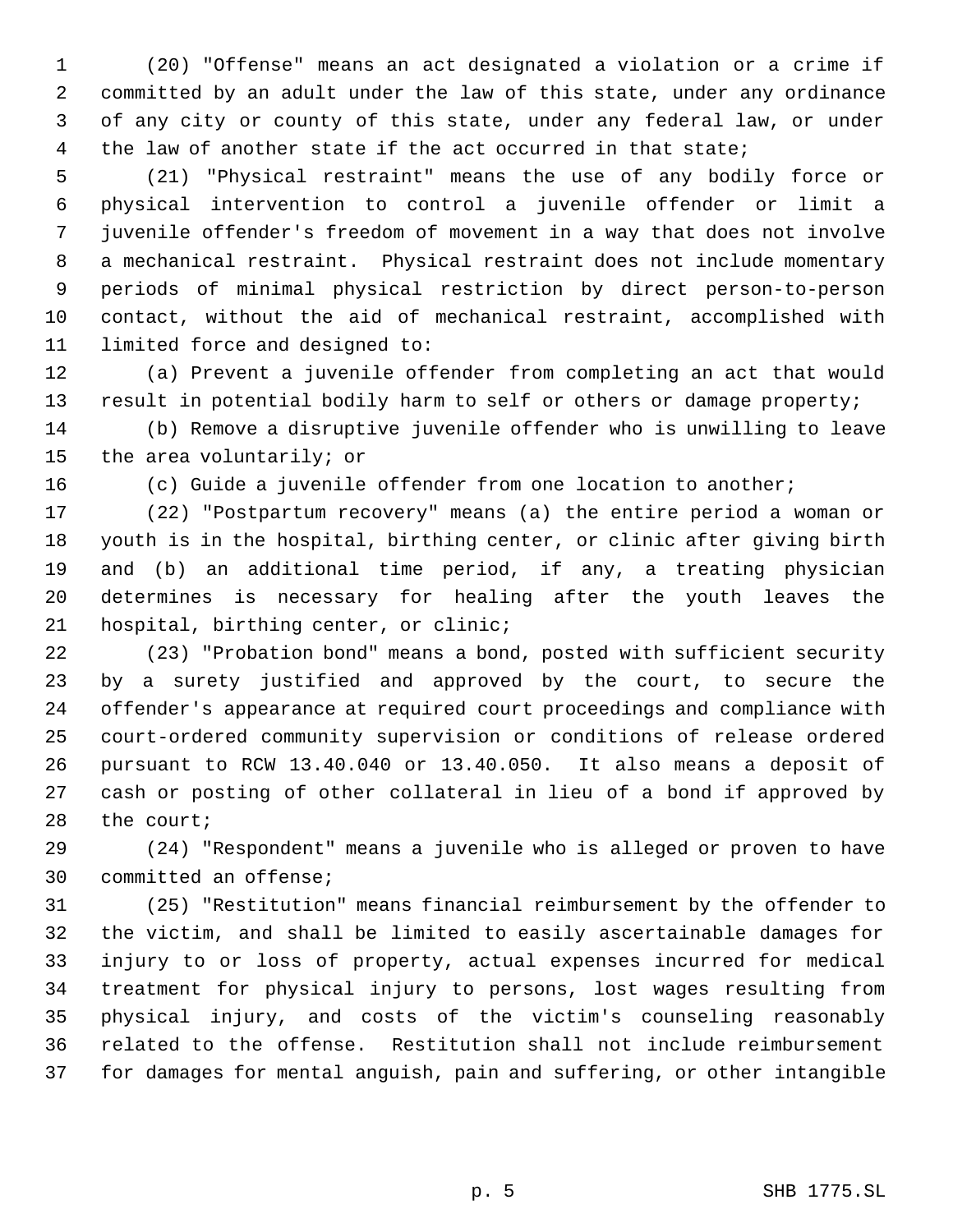losses. Nothing in this chapter shall limit or replace civil remedies 2 or defenses available to the victim or offender;

 (26) "Restorative justice" means practices, policies, and programs 4 informed by and sensitive to the needs of crime victims that are designed to encourage offenders to accept responsibility for repairing the harm caused by their offense by providing safe and supportive opportunities for voluntary participation and communication between the victim, the offender, their families, and relevant community members.

9 (27) "Restraints" means anything used to control the movement of a person's body or limbs and includes:

(a) Physical restraint; or

 (b) Mechanical device including but not limited to: Metal handcuffs, plastic ties, ankle restraints, leather cuffs, other 14 hospital-type restraints, tasers, or batons;

15  $((+27))$   $(28)$  "Secretary" means the secretary of the department of social and health services. "Assistant secretary" means the assistant secretary for juvenile rehabilitation for the department;

 $((+28))$   $(29)$  "Services" means services which provide alternatives to incarceration for those juveniles who have pleaded or been adjudicated guilty of an offense or have signed a diversion agreement 21 pursuant to this chapter;

 ( $(\frac{29}{1})$ )  $(30)$  "Sex offense" means an offense defined as a sex offense in RCW 9.94A.030;

 ( $(\overline{30})$ )  $(31)$  "Sexual motivation" means that one of the purposes for which the respondent committed the offense was for the purpose of his or her sexual gratification;

27 (( $(31)$ )) (32) "Surety" means an entity licensed under state insurance laws or by the state department of licensing, to write corporate, property, or probation bonds within the state, and justified and approved by the superior court of the county having jurisdiction of the case;

 $((+32))$   $(33)$  "Transportation" means the conveying, by any means, of an incarcerated pregnant youth from the institution or detention facility to another location from the moment she leaves the institution or detention facility to the time of arrival at the other location, and includes the escorting of the pregnant incarcerated youth from the institution or detention facility to a transport vehicle and from the vehicle to the other location;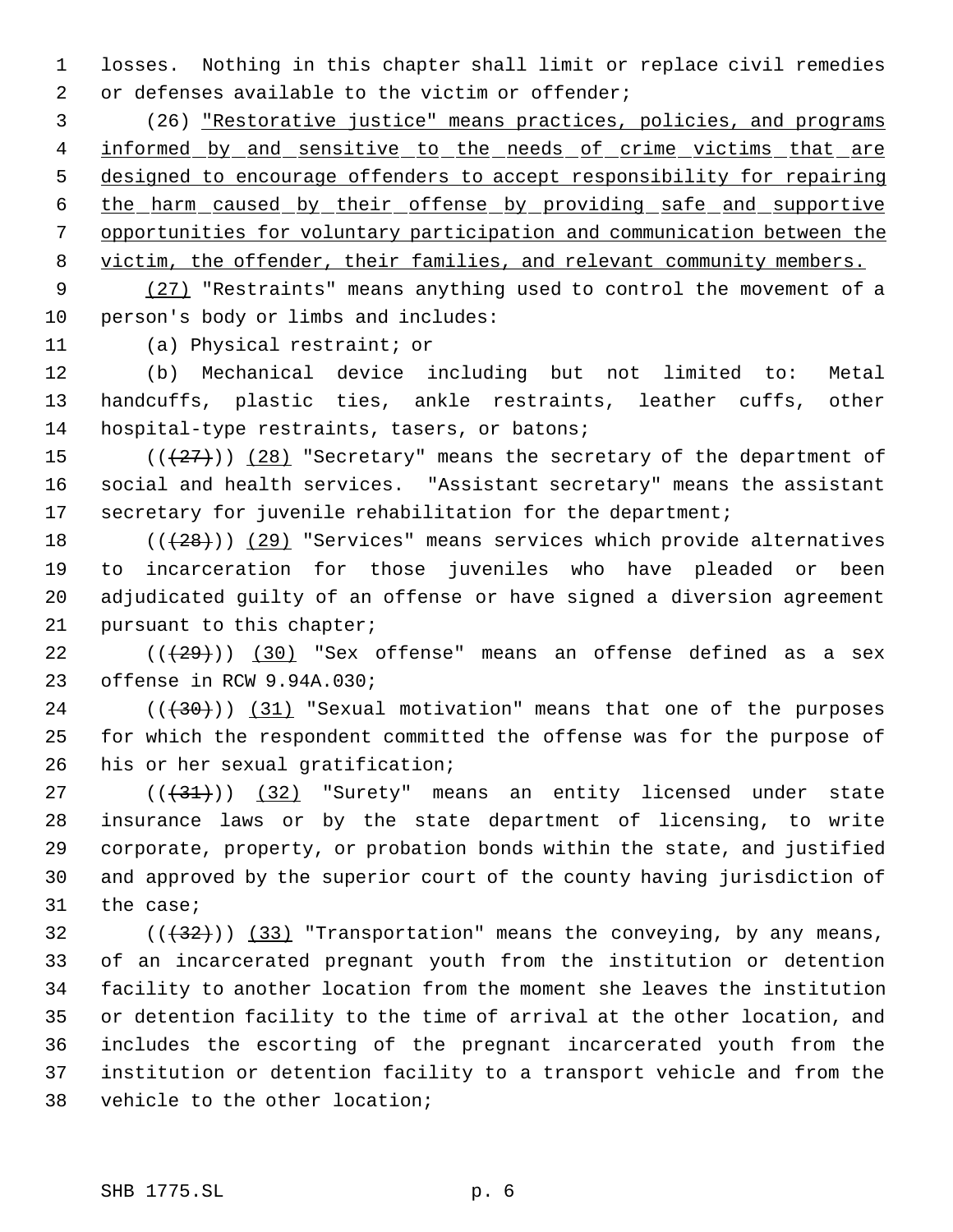1 (( $\left(\frac{33}{1}\right)$ ) (34) "Violation" means an act or omission, which if committed by an adult, must be proven beyond a reasonable doubt, and is punishable by sanctions which do not include incarceration;

4 (( $(34)$ )) (35) "Violent offense" means a violent offense as defined in RCW 9.94A.030;

 $((+35))$   $(36)$  "Youth court" means a diversion unit under the supervision of the juvenile court.

 **Sec. 2.** RCW 13.40.080 and 2004 c 120 s 3 are each amended to read as follows:

 (1) A diversion agreement shall be a contract between a juvenile accused of an offense and a diversion unit whereby the juvenile agrees to fulfill certain conditions in lieu of prosecution. Such agreements may be entered into only after the prosecutor, or probation counselor pursuant to this chapter, has determined that probable cause exists to believe that a crime has been committed and that the juvenile committed it. Such agreements shall be entered into as expeditiously as possible.

 (2) A diversion agreement shall be limited to one or more of the following:

 (a) Community restitution not to exceed one hundred fifty hours, not to be performed during school hours if the juvenile is attending school;

 (b) Restitution limited to the amount of actual loss incurred by any victim;

 (c) Attendance at up to ten hours of counseling and/or up to twenty hours of educational or informational sessions at a community agency. The educational or informational sessions may include sessions relating to respect for self, others, and authority; victim awareness; accountability; self-worth; responsibility; work ethics; good citizenship; literacy; and life skills. For purposes of this section, "community agency" may also mean a community-based nonprofit organization, if approved by the diversion unit. The state shall not be liable for costs resulting from the diversion unit exercising the option to permit diversion agreements to mandate attendance at up to ten hours of counseling and/or up to twenty hours of educational or informational sessions;

- 
- (d) A fine, not to exceed one hundred dollars;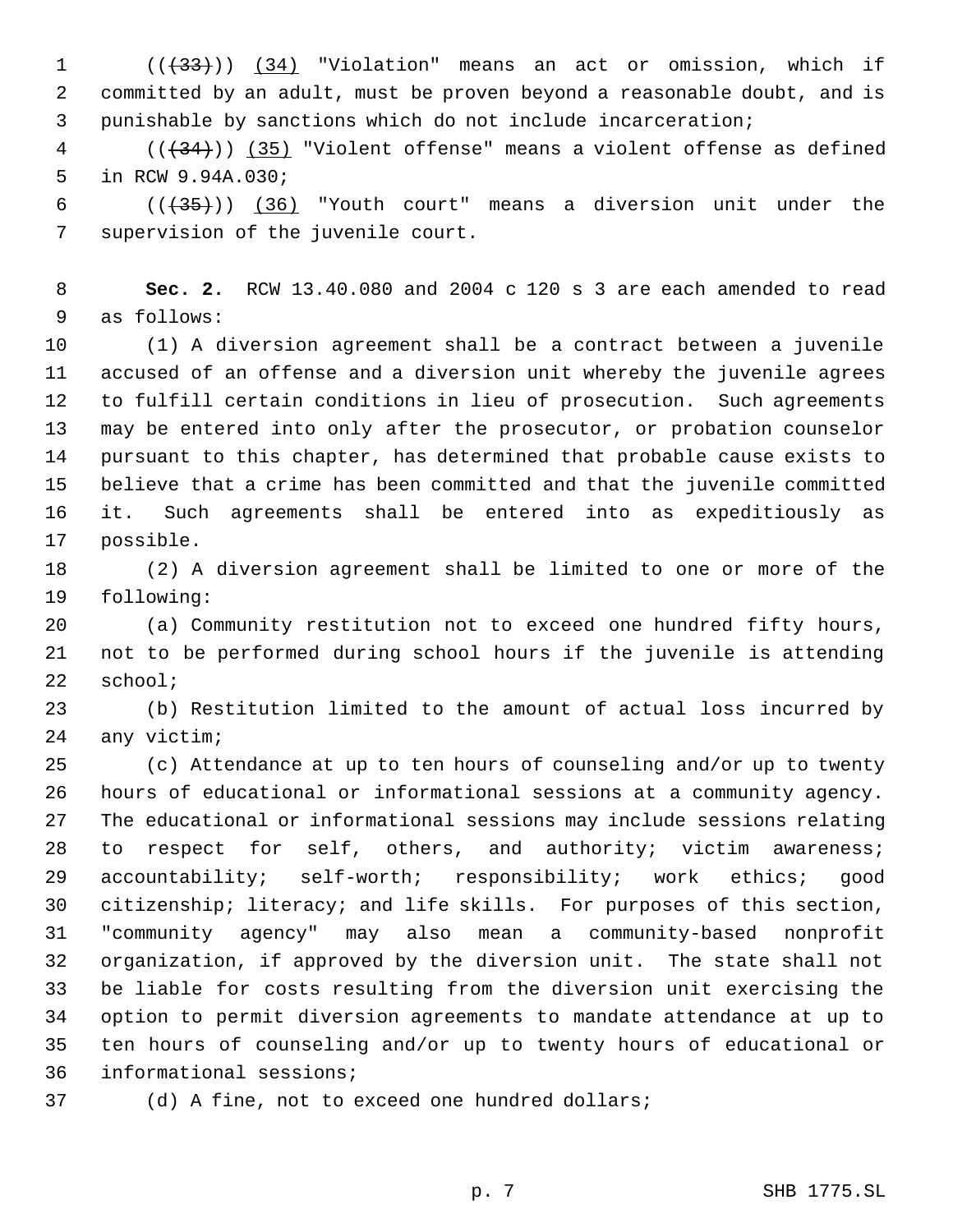(e) Requirements to remain during specified hours at home, school, or work, and restrictions on leaving or entering specified geographical areas; and

 (f) Upon request of any victim or witness, requirements to refrain from any contact with victims or witnesses of offenses committed by the juvenile.

 (3) Notwithstanding the provisions of subsection (2) of this section, youth courts are not limited to the conditions imposed by subsection (2) of this section in imposing sanctions on juveniles pursuant to RCW 13.40.630.

 (4) In assessing periods of community restitution to be performed and restitution to be paid by a juvenile who has entered into a diversion agreement, the court officer to whom this task is assigned shall consult with the juvenile's custodial parent or parents or guardian. To the extent possible, the court officer shall advise the victims of the juvenile offender of the diversion process, offer victim impact letter forms and restitution claim forms, and involve members of the community. Such members of the community shall meet with the juvenile and advise the court officer as to the terms of the diversion agreement and shall supervise the juvenile in carrying out its terms.

 (5)(a) A diversion agreement may not exceed a period of six months and may include a period extending beyond the eighteenth birthday of the divertee.

 (b) If additional time is necessary for the juvenile to complete restitution to a victim, the time period limitations of this subsection may be extended by an additional six months.

 (c) If the juvenile has not paid the full amount of restitution by the end of the additional six-month period, then the juvenile shall be referred to the juvenile court for entry of an order establishing the amount of restitution still owed to the victim. In this order, the court shall also determine the terms and conditions of the restitution, including a payment plan extending up to ten years if the court determines that the juvenile does not have the means to make full restitution over a shorter period. For the purposes of this subsection (5)(c), the juvenile shall remain under the court's jurisdiction for a maximum term of ten years after the juvenile's eighteenth birthday. Prior to the expiration of the initial ten-year period, the juvenile court may extend the judgment for restitution an additional ten years.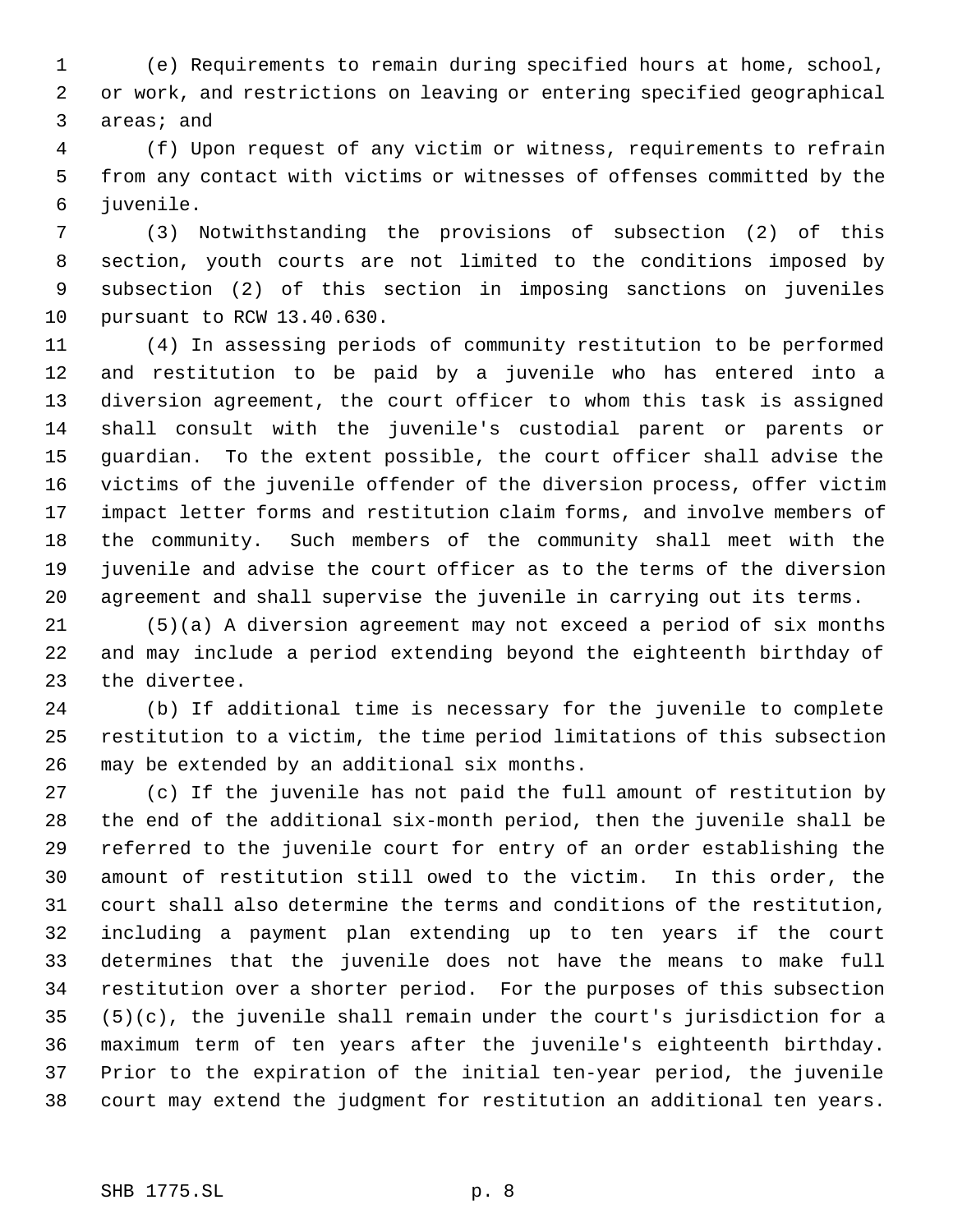The court may relieve the juvenile of the requirement to pay full or partial restitution if the juvenile reasonably satisfies the court that he or she does not have the means to make full or partial restitution and could not reasonably acquire the means to pay the restitution over a ten-year period. If the court relieves the juvenile of the requirement to pay full or partial restitution, the court may order an amount of community restitution that the court deems appropriate. The county clerk shall make disbursements to victims named in the order. The restitution to victims named in the order shall be paid prior to any payment for other penalties or monetary assessments. A juvenile under obligation to pay restitution may petition the court for modification of the restitution order.

 (6) The juvenile shall retain the right to be referred to the court at any time prior to the signing of the diversion agreement.

 (7) Divertees and potential divertees shall be afforded due process in all contacts with a diversion unit regardless of whether the juveniles are accepted for diversion or whether the diversion program is successfully completed. Such due process shall include, but not be limited to, the following:

 (a) A written diversion agreement shall be executed stating all conditions in clearly understandable language;

 (b) Violation of the terms of the agreement shall be the only grounds for termination;

 (c) No divertee may be terminated from a diversion program without being given a court hearing, which hearing shall be preceded by:

 (i) Written notice of alleged violations of the conditions of the diversion program; and

28 (ii) Disclosure of all evidence to be offered against the divertee; (d) The hearing shall be conducted by the juvenile court and shall include:

(i) Opportunity to be heard in person and to present evidence;

(ii) The right to confront and cross-examine all adverse witnesses;

 (iii) A written statement by the court as to the evidence relied on and the reasons for termination, should that be the decision; and

 (iv) Demonstration by evidence that the divertee has substantially violated the terms of his or her diversion agreement.

 (e) The prosecutor may file an information on the offense for which the divertee was diverted: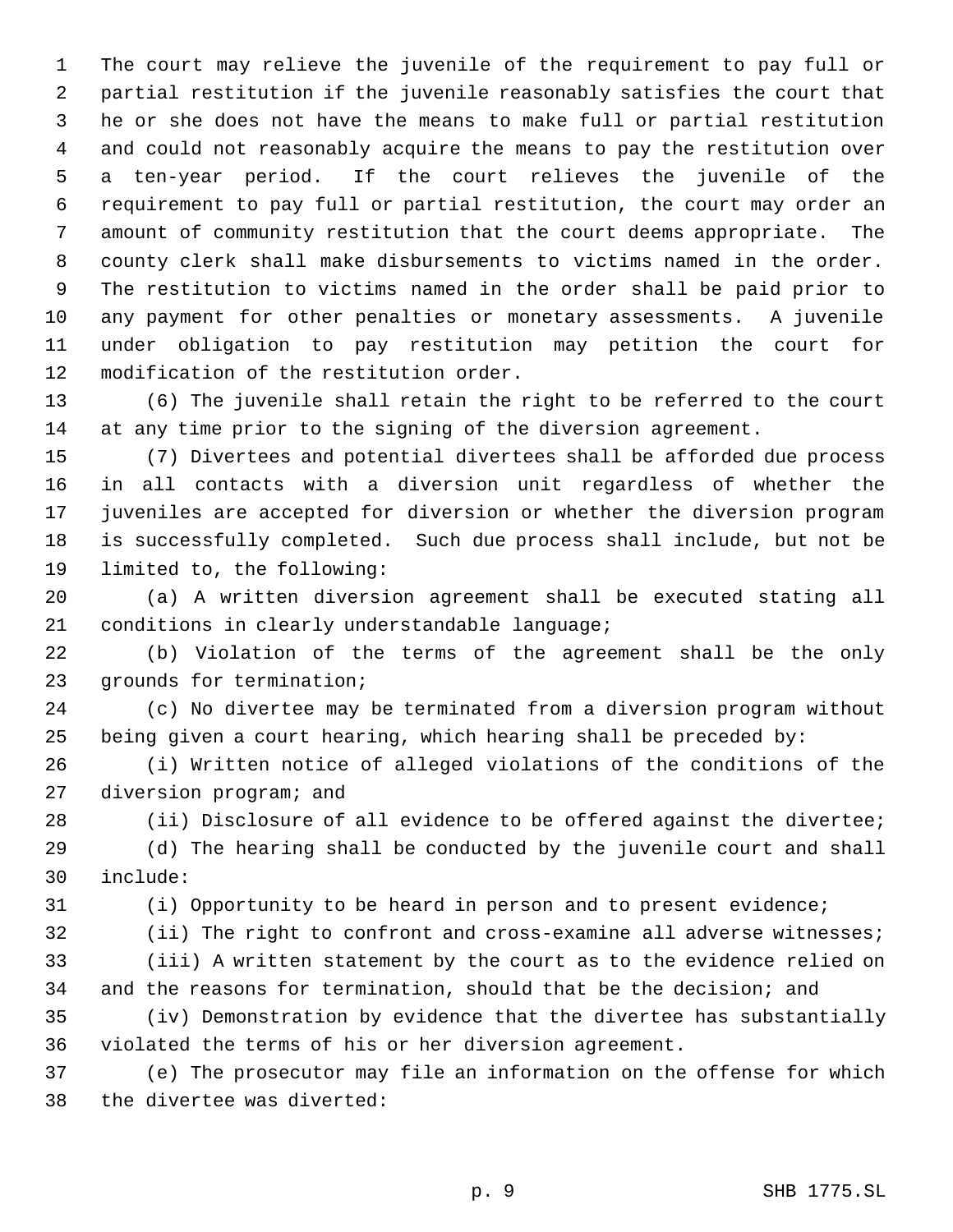(i) In juvenile court if the divertee is under eighteen years of age; or

 (ii) In superior court or the appropriate court of limited jurisdiction if the divertee is eighteen years of age or older.

 (8) The diversion unit shall, subject to available funds, be responsible for providing interpreters when juveniles need interpreters to effectively communicate during diversion unit hearings or negotiations.

 (9) The diversion unit shall be responsible for advising a divertee of his or her rights as provided in this chapter.

11 (10) The diversion unit may refer a juvenile to a restorative 12 justice program, community-based counseling, or treatment programs.

 (11) The right to counsel shall inure prior to the initial interview for purposes of advising the juvenile as to whether he or she desires to participate in the diversion process or to appear in the juvenile court. The juvenile may be represented by counsel at any critical stage of the diversion process, including intake interviews and termination hearings. The juvenile shall be fully advised at the intake of his or her right to an attorney and of the relevant services an attorney can provide. For the purpose of this section, intake interviews mean all interviews regarding the diversion agreement process.

 The juvenile shall be advised that a diversion agreement shall constitute a part of the juvenile's criminal history as defined by RCW 13.40.020(7). A signed acknowledgment of such advisement shall be obtained from the juvenile, and the document shall be maintained by the diversion unit together with the diversion agreement, and a copy of both documents shall be delivered to the prosecutor if requested by the prosecutor. The supreme court shall promulgate rules setting forth the content of such advisement in simple language.

 (12) When a juvenile enters into a diversion agreement, the juvenile court may receive only the following information for dispositional purposes:

(a) The fact that a charge or charges were made;

(b) The fact that a diversion agreement was entered into;

(c) The juvenile's obligations under such agreement;

 (d) Whether the alleged offender performed his or her obligations 38 under such agreement; and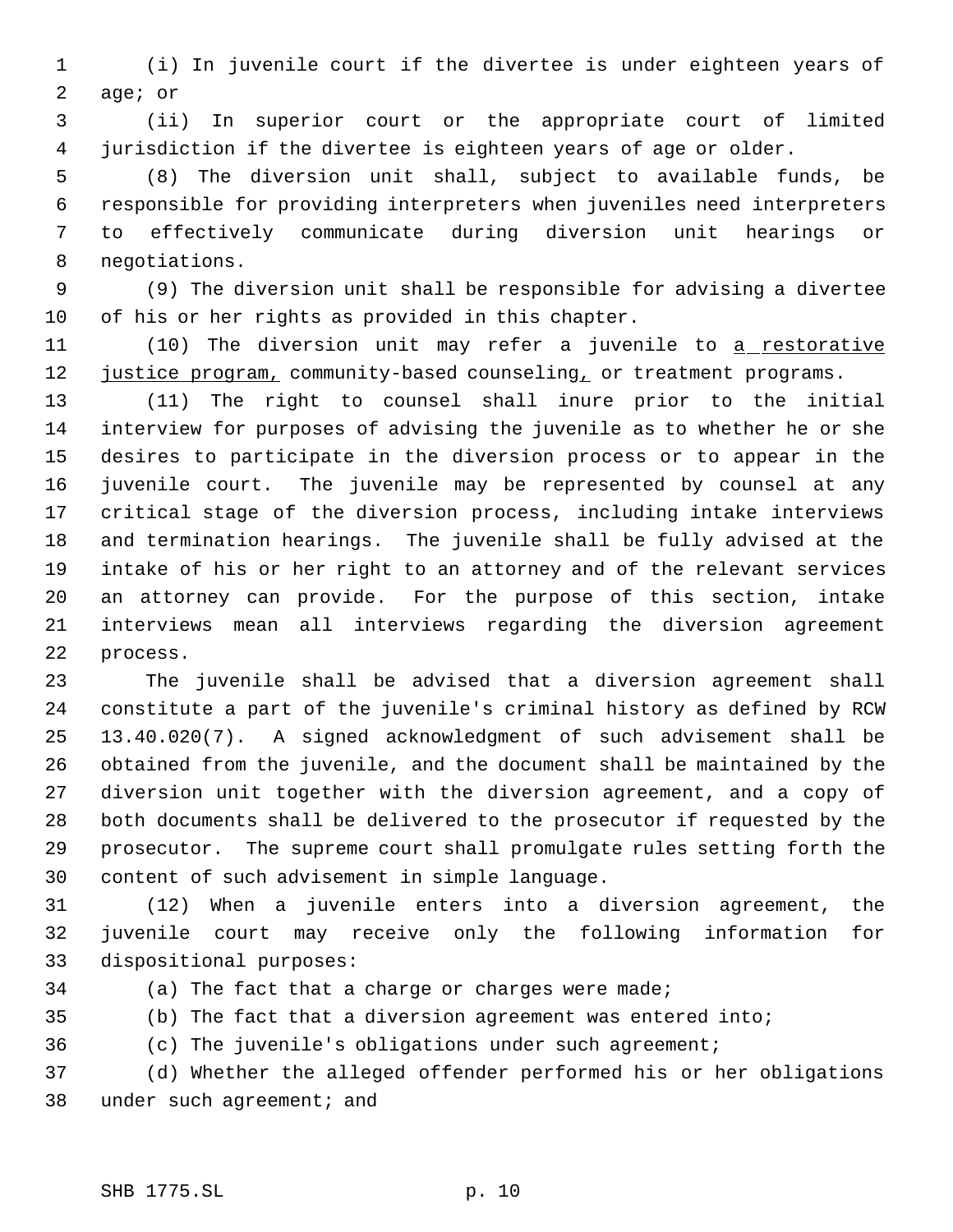(e) The facts of the alleged offense.

 (13) A diversion unit may refuse to enter into a diversion agreement with a juvenile. When a diversion unit refuses to enter a diversion agreement with a juvenile, it shall immediately refer such juvenile to the court for action and shall forward to the court the criminal complaint and a detailed statement of its reasons for refusing to enter into a diversion agreement. The diversion unit shall also immediately refer the case to the prosecuting attorney for action if such juvenile violates the terms of the diversion agreement.

 (14) A diversion unit may, in instances where it determines that the act or omission of an act for which a juvenile has been referred to it involved no victim, or where it determines that the juvenile referred to it has no prior criminal history and is alleged to have committed an illegal act involving no threat of or instance of actual physical harm and involving not more than fifty dollars in property loss or damage and that there is no loss outstanding to the person or firm suffering such damage or loss, counsel and release or release such a juvenile without entering into a diversion agreement. A diversion unit's authority to counsel and release a juvenile under this subsection includes the authority to refer the juvenile to community-21 based counseling or treatment programs or a restorative justice program. Any juvenile released under this subsection shall be advised that the act or omission of any act for which he or she had been referred shall constitute a part of the juvenile's criminal history as defined by RCW 13.40.020(7). A signed acknowledgment of such advisement shall be obtained from the juvenile, and the document shall be maintained by the unit, and a copy of the document shall be delivered to the prosecutor if requested by the prosecutor. The supreme court shall promulgate rules setting forth the content of such advisement in simple language. A juvenile determined to be eligible by a diversion unit for release as provided in this subsection shall retain the same right to counsel and right to have his or her case referred to the court for formal action as any other juvenile referred to the unit.

 (15) A diversion unit may supervise the fulfillment of a diversion agreement entered into before the juvenile's eighteenth birthday and which includes a period extending beyond the divertee's eighteenth birthday.